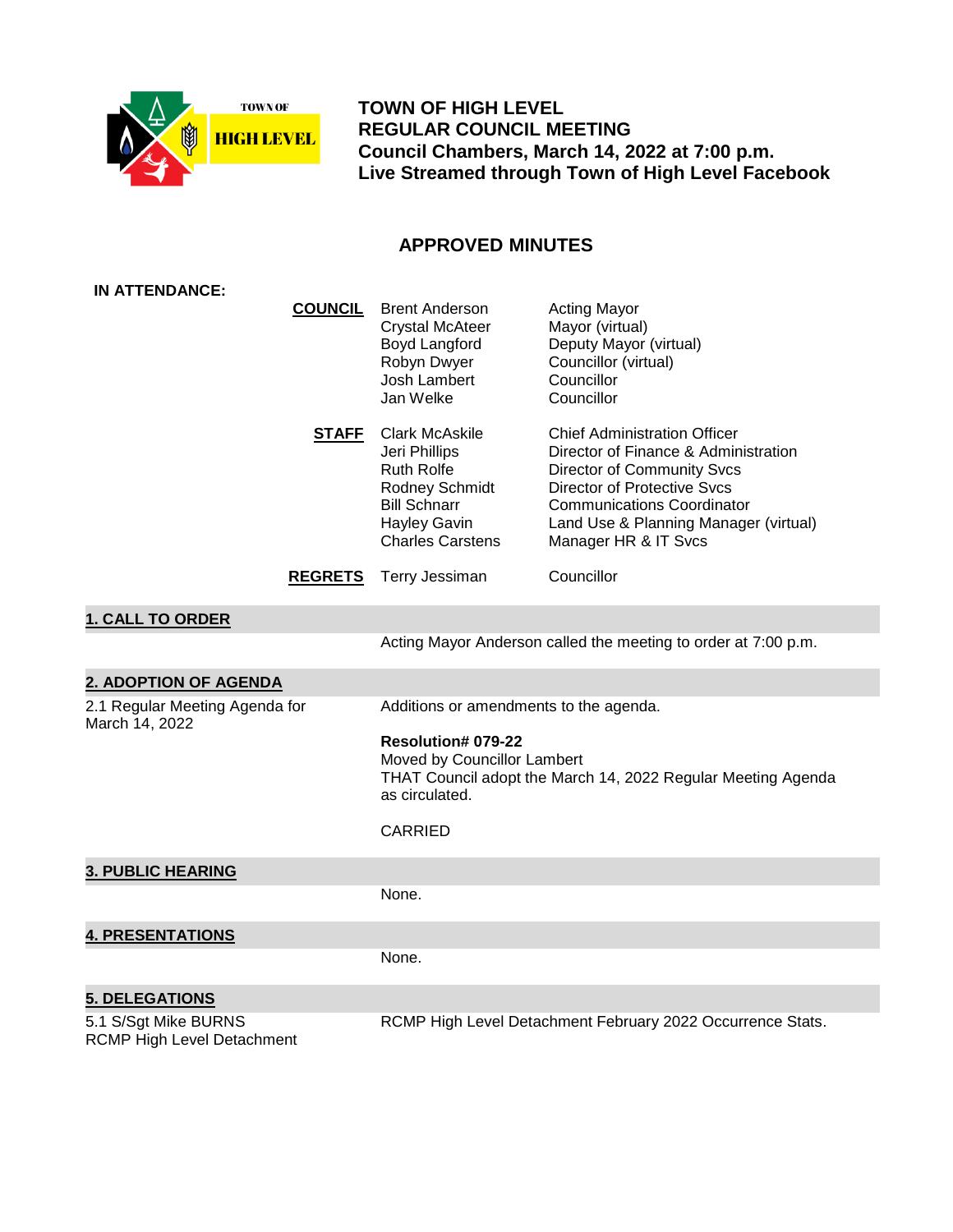| <b>6. APPROVAL OF THE MINUTES</b>                                                                                                                                                                                                         |                                                                                                                                                                                                                                                                                                                                                                                                                                                                                                                                                                                                                                                                                                                                                                                |  |  |
|-------------------------------------------------------------------------------------------------------------------------------------------------------------------------------------------------------------------------------------------|--------------------------------------------------------------------------------------------------------------------------------------------------------------------------------------------------------------------------------------------------------------------------------------------------------------------------------------------------------------------------------------------------------------------------------------------------------------------------------------------------------------------------------------------------------------------------------------------------------------------------------------------------------------------------------------------------------------------------------------------------------------------------------|--|--|
| 6.1 February 24, 2022 Regular Council<br>Meeting unapproved minutes.                                                                                                                                                                      | <b>Resolution# 080-22</b><br>Moved by Deputy Mayor Langford<br>THAT Council approve the Regular Council meeting minutes of<br>February 24, 2022 as circulated.                                                                                                                                                                                                                                                                                                                                                                                                                                                                                                                                                                                                                 |  |  |
|                                                                                                                                                                                                                                           | <b>CARRIED</b>                                                                                                                                                                                                                                                                                                                                                                                                                                                                                                                                                                                                                                                                                                                                                                 |  |  |
| <b>7. DELEGATION BUSINESS</b>                                                                                                                                                                                                             |                                                                                                                                                                                                                                                                                                                                                                                                                                                                                                                                                                                                                                                                                                                                                                                |  |  |
| 7.1 RCMP High Level Detachment<br>February 2022 Occurrence Stats                                                                                                                                                                          | <b>Resolution# 081-22</b><br>Moved by Councillor Welke<br>THAT Council accept the RCMP High Level Detachment February<br>2022 report for information.                                                                                                                                                                                                                                                                                                                                                                                                                                                                                                                                                                                                                          |  |  |
|                                                                                                                                                                                                                                           | <b>CARRIED</b>                                                                                                                                                                                                                                                                                                                                                                                                                                                                                                                                                                                                                                                                                                                                                                 |  |  |
| <b>8. MAYOR'S REPORT</b>                                                                                                                                                                                                                  |                                                                                                                                                                                                                                                                                                                                                                                                                                                                                                                                                                                                                                                                                                                                                                                |  |  |
| 8.1 Mayor's report                                                                                                                                                                                                                        | No report at this meeting.                                                                                                                                                                                                                                                                                                                                                                                                                                                                                                                                                                                                                                                                                                                                                     |  |  |
| 9. COUNCIL COMMITTEE REPORTS                                                                                                                                                                                                              |                                                                                                                                                                                                                                                                                                                                                                                                                                                                                                                                                                                                                                                                                                                                                                                |  |  |
| 9.1 Committee reports on which<br>Councillors are appointed:<br>• Deputy Mayor Langford<br><b>Councillor Anderson</b><br><b>Councillor Dwyer</b><br>Councillor Jessiman (regrets)<br><b>Councillor Lambert</b><br><b>Councillor Welke</b> | Deputy Mayor Langford:<br>Mar 8-9 - Council Strategic Planning Session<br>Mar 13-14 - Elected Official Education (EOEP), Strategic Planning<br><b>Councillor Dwyer:</b><br>Mar 8-9 - Council Strategic Planning Session<br>Mar 13-14 - EOEP, Strategic Planning<br>Councillor Jessiman:<br>Mar 3 - Transportation Society meeting<br>Mar 8-9 - Council Strategic Planning Session<br><b>Councillor Lambert:</b><br>Mar 8-9 - Council Strategic Planning Session<br>Councillor Welke:<br>Mar 1 - FASD Society<br>Mar 10 - Northern Corridor initiative presentation<br>Mar 10 - Council Strategic Planning Session w/staff<br><b>Resolution# 082-22</b><br>Moved by Councillor Welke<br>THAT Council accept the Councillor Committee reports for information.<br><b>CARRIED</b> |  |  |
| <b>10. ADMINISTRATIVE REPORTS</b>                                                                                                                                                                                                         |                                                                                                                                                                                                                                                                                                                                                                                                                                                                                                                                                                                                                                                                                                                                                                                |  |  |
| 10.1 Council's Action List                                                                                                                                                                                                                | <b>Resolution# 083-22</b><br>Moved by Councillor Lambert<br>THAT Council accept the Action List for information.                                                                                                                                                                                                                                                                                                                                                                                                                                                                                                                                                                                                                                                               |  |  |
|                                                                                                                                                                                                                                           | <b>CARRIED</b>                                                                                                                                                                                                                                                                                                                                                                                                                                                                                                                                                                                                                                                                                                                                                                 |  |  |
|                                                                                                                                                                                                                                           | Page 2                                                                                                                                                                                                                                                                                                                                                                                                                                                                                                                                                                                                                                                                                                                                                                         |  |  |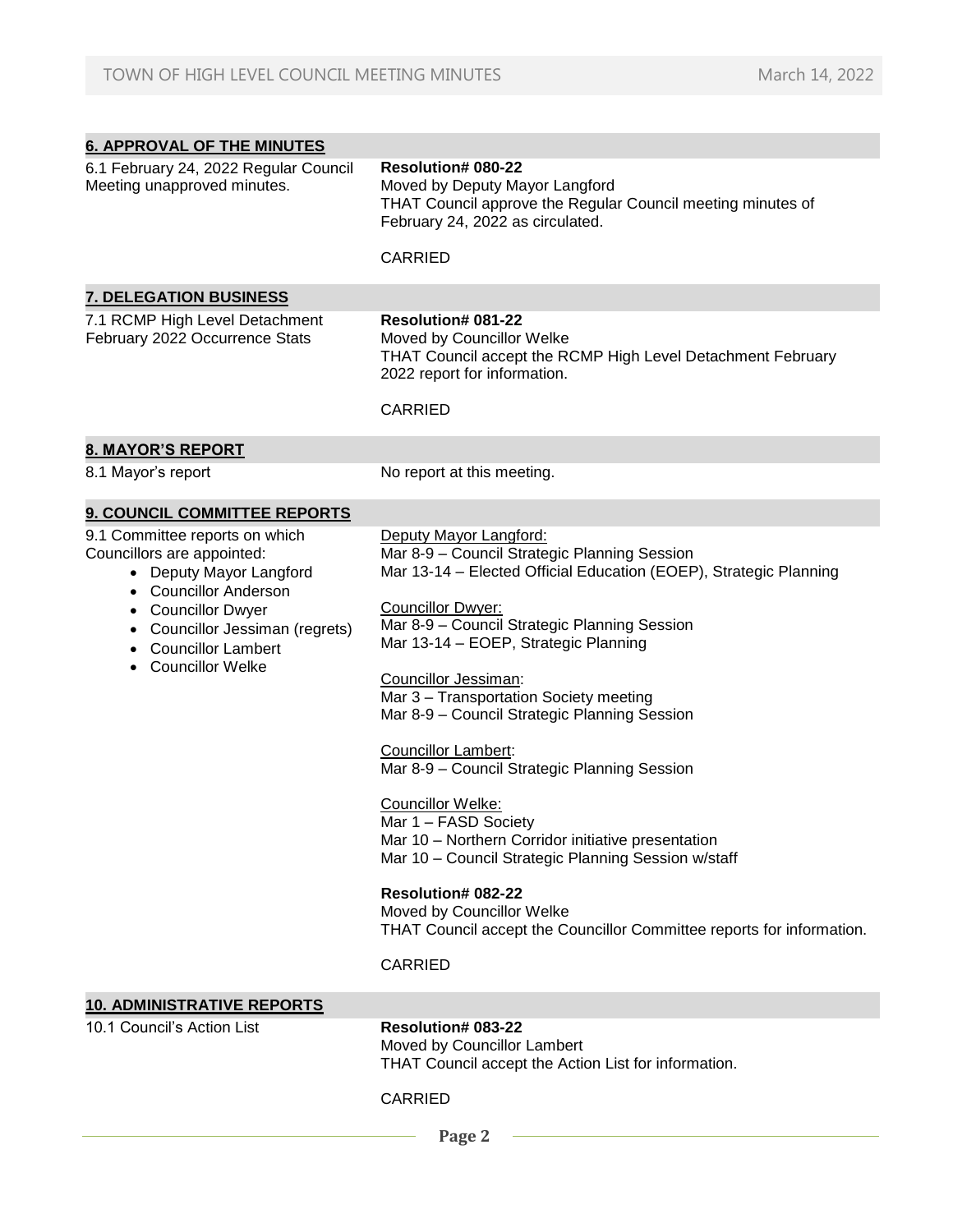# 10.2 Upcoming Events List 10.3 Monthly Report to Council **Resolution# 084-22** Moved by Deputy Mayor Langford THAT Council accept the Upcoming Events List and the February 2022 Monthly Report to Council for information. CARRIED **11. ADMINISTRATIVE INQUIRIES** None. **12. OLD BUSINESS** None. **13. NEW BUSINESS** 13.1 Assessment Open House – April 11th, 6:30pm – 8:00pm. **Resolution# 085-22** Moved by Councillor Welke THAT Council accept the Assessment Open House item for information. CARRIED **14. CORRESPONDENCE FOR ACTION** None.  **15. CORRESPONDENCE FOR INFORMATION** 15.1 Peace Library System – Board Meeting Highlights, February 22, 2022 via zoom 15.2 Indigenous Affairs – response to ToHL letter re partnerships and multipurpose facility. **Resolution# 086-22** Moved by Councillor Lambert THAT Council accept items 15.1 and 15.2 for information. CARRIED **16. NOTICE OF MOTIONS** None. **17. QUESTION PERIOD 18. CLOSED SESSION** Councillor Anderson thanked the viewers and ended the public portion of the meeting.